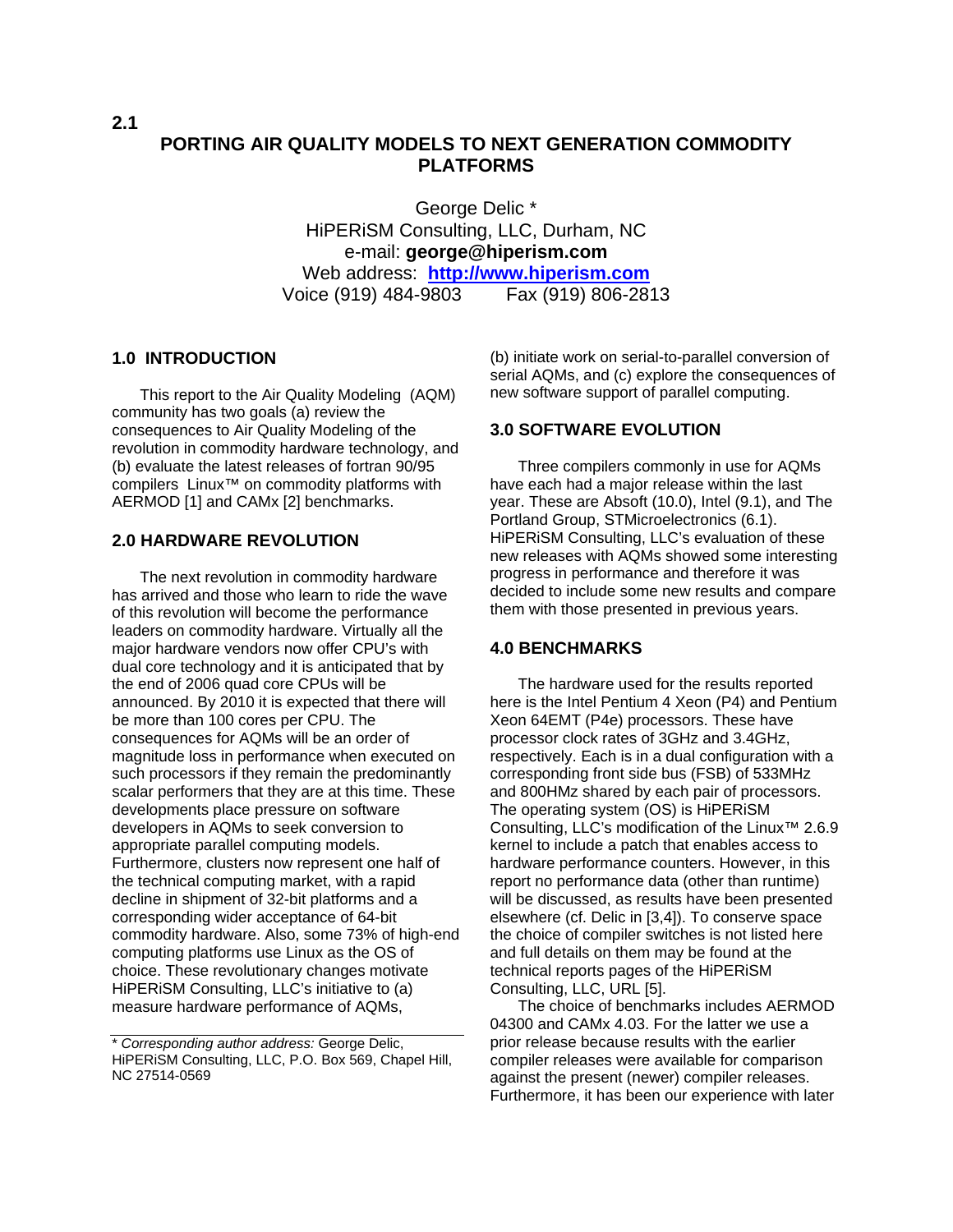releases of CAMx that performance of the compute kernels continues to be similar. A benchmark with CMAQ [6] awaits the availability of release 4.6 in Q4CY006.

#### *4.1 AERMOD 04300*

AERMOD version 04300 was provided by the U.S. EPA. Two data sets are used in this benchmark. The first (EPA-E2) was provided by the U.S. EPA, and the second (ENV-T1) was provided by an environmental consulting company. Fig. 1 shows the comparison of three compilers on the P4 and P4e platforms for the ENV-T1 case. Fig. 2 shows a comparison of the previous and current release of each compiler on the P4e platform for the EPA-E2 case. With the exception of the Absoft compiler the new release of each compiler does show an improved performance. The current performance leader for AERMOD is the Intel v9.1 compiler on both platforms.

**ENV-T1 AERMOD 04300 times on Intel processors**



Fig. 1 Run time for AERMOD benchmark ENV-T1 with three compilers on two platforms. The 32 bit (P4) platform results are shown on the left and those for the 64 bit platform (P4e) on the right. The switch mnemonics are defined in a Technical Report (in HCTR2006\_1 at [5]) where the corresponding compiler switches are listed. The best time reported in this group is for the Intel v9.1 compiler on the P4e platform.

## *4.2 CAMx*

The CAMx code developed by ENVIRON (http://www.camx.com) is a Fortran 77 code for an Eulerian photochemical model that is widely used in the AQM community. The benchmark results reported here were for one day (08/22) of the 2000 episode in the Greater Metro area with the base5a.regular.GOES base case for 2000 using

the reported non-equilibrium emissions and the GEOS-satellite correct meteorology. Modeling files



Fig. 2 Run time for AERMOD benchmark EPA-E2 with three compilers on the P4e platform. This figure compares performance of the compilers with results of the latest releases and previous release, in each case. The switch mnemonics are defined in a Technical Report (in HCTR2006\_1 at [5]) where the corresponding compiler switches are listed. The best time reported in this group is for the Intel v9.1 compiler.

#### are obtainable from the TCEQ site at [http://www.tnrcc.state.tx.us/air/aqp/](http://www.tnrcc.state.tx.us/air/aqp/airquality_photomod.html#section4) [airquality\\_photomod.html#section4>](http://www.tnrcc.state.tx.us/air/aqp/airquality_photomod.html#section4) [http://www.tnrcc.state.tx.us/air/aqp/](http://www.tnrcc.state.tx.us/air/aqp/airquality_photomod.html#camx) [airquality\\_photomod.html#camx](http://www.tnrcc.state.tx.us/air/aqp/airquality_photomod.html#camx)>

Fig. 3 shows runtime results with some missing values. Some observations are in order for the missing cases. The Absoft v10.0 compiler benchmark is in progress at this time and will appear at a later date. The Intel ifort v9.1 result for the P4e platform is missing because the compiler fails with an "Internal error" warning. A bug report has been posted with the Intel support site. An update of the results for Fig. 3 will be posted in a Technical Report (in HCTR2006\_2 at [5]).

## *4.3 Analysis of Benchmark Results*

The performance analysis of these benchmarks, shows several important features of current compiler technology for commodity hardware. For AERMOD and CAMx benchmarks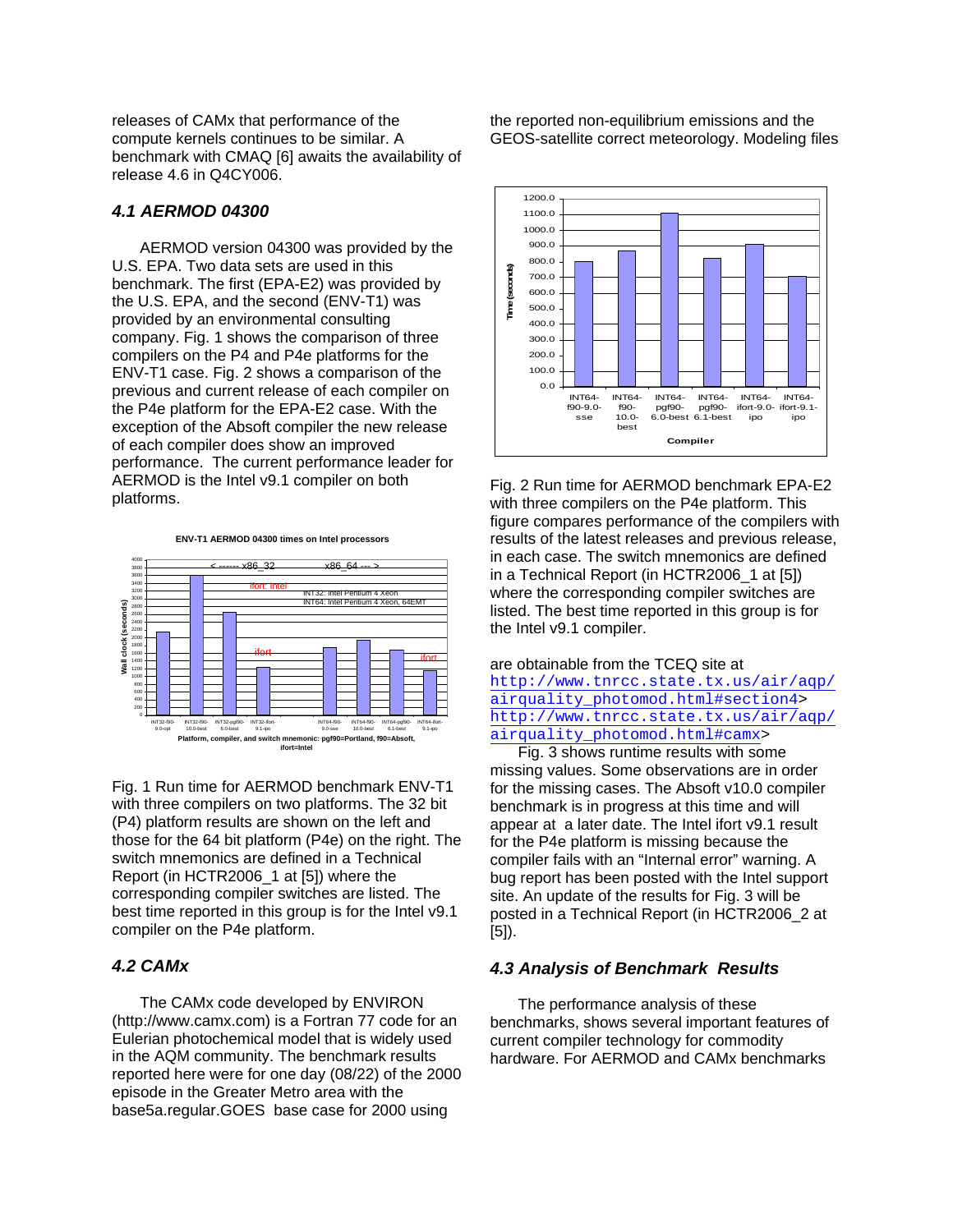- performance results with three compilers show as much as 77% variability (depending on the platform).
- very significant changes in performance occur between even minor releases of a specific compiler: by as much as 22%- 26% (with some exceptions).
- Performance on 64-bit platforms is superior to that on 32-bit platforms: ranging from 7% (Intel) to 87% (Absoft) improvement in runtime (for AERMOD, and less so for CAMx).

It is clear that compilers for commodity platforms have undergone a rapid maturation process in less than two years and continue to exchange leadership in performance as new releases arrive.



Fig. 3 Run time for CAMX benchmark 20000806 with three compilers on two platforms. The 32 bit (P4) platform results are shown on the left and those for the 64 bit platform (P4e) on the right. The compiler switches used are defined in a Technical Report (in HCTR2006\_2 at [5]). The best time reported in this group is for the Intel v9.0 compiler on the P4 platform.

## **5.0 TRACKING THE REVOLUTION**

In the following sections the revolution in commodity computing is reviewed.

#### *5.1 Trends in hardware*

Two important recent developments in commodity hardware have important consequences for software development with commodity clusters. The first of these is the proliferation (and rapid acceptance) of processor hardware that supports 64-bit memory addressing. Examples include processors such as the Intel Pentium Xeon 64EMT [7], American Micro Devices (AMD) Opteron [8], and IBM's Power PC G5 [9]. Each of these architectures supports 64-bit Linux kernels, and also Apple Mac OSX 10.4 (in the case of the G5). In this discussion we say little about the Itanium processor because we know of only two customers who use it. The second recent development is the availability of multi-core processors. At this time (2006) these are dual core CPU's with separate GPR's, functional units and cache hardware. Dual core processors are already in the market place and examples of third party vendors offering such solutions with AMD dual core processors are Microway [10], HPC Systems [11] and SUN Microsystems [12]. It is anticipated that developments in multi-core processors will be rapid in the next few years and by 2010 the number of cores per processor is expected to exceed 100 (cf. Jack Dongarra in [4]).

Intel [7] has announced a technology roadmap of processor fabrication with feature resolution ranging down from 90nm (in 2003) to 22nm (in 2011). This represents an increase in density from the current (2005) to a future (2011) of approximately  $(65/22)^2 = 8.7$ , or nearly an order of magnitude. Intel quad core CPU's will become available in 2007. Furthermore, for the first time since the late 1990's Intel has designed two new motherboards to target technical computing.

#### *5.2 Trends in software*

As in the past, the two dominant parallel programming paradigms are MPI [13] and OpenMP [14] so our emphasis will be on these and products that support them. The arrival of multi-core CPUs is coincident with the availability of large memory capacity so we anticipate a resurgence of interest in software development for large memory models within a Shared Memory Parallel (SMP) programming paradigm such as OpenMP. The OpenMP application program interface (API) is now at the 2.5 standard [14] and discussions are underway on what features should be included in the 3.0 standard. The OpenMP model is supported by all major compilers and has been endorsed by key applications developers. It has a bright future in riding the wave of the multicore revolution especially since OpenMP debug tools such as Intel's Threadchecker™ [7] are available to developers in helping them detect memory leaks.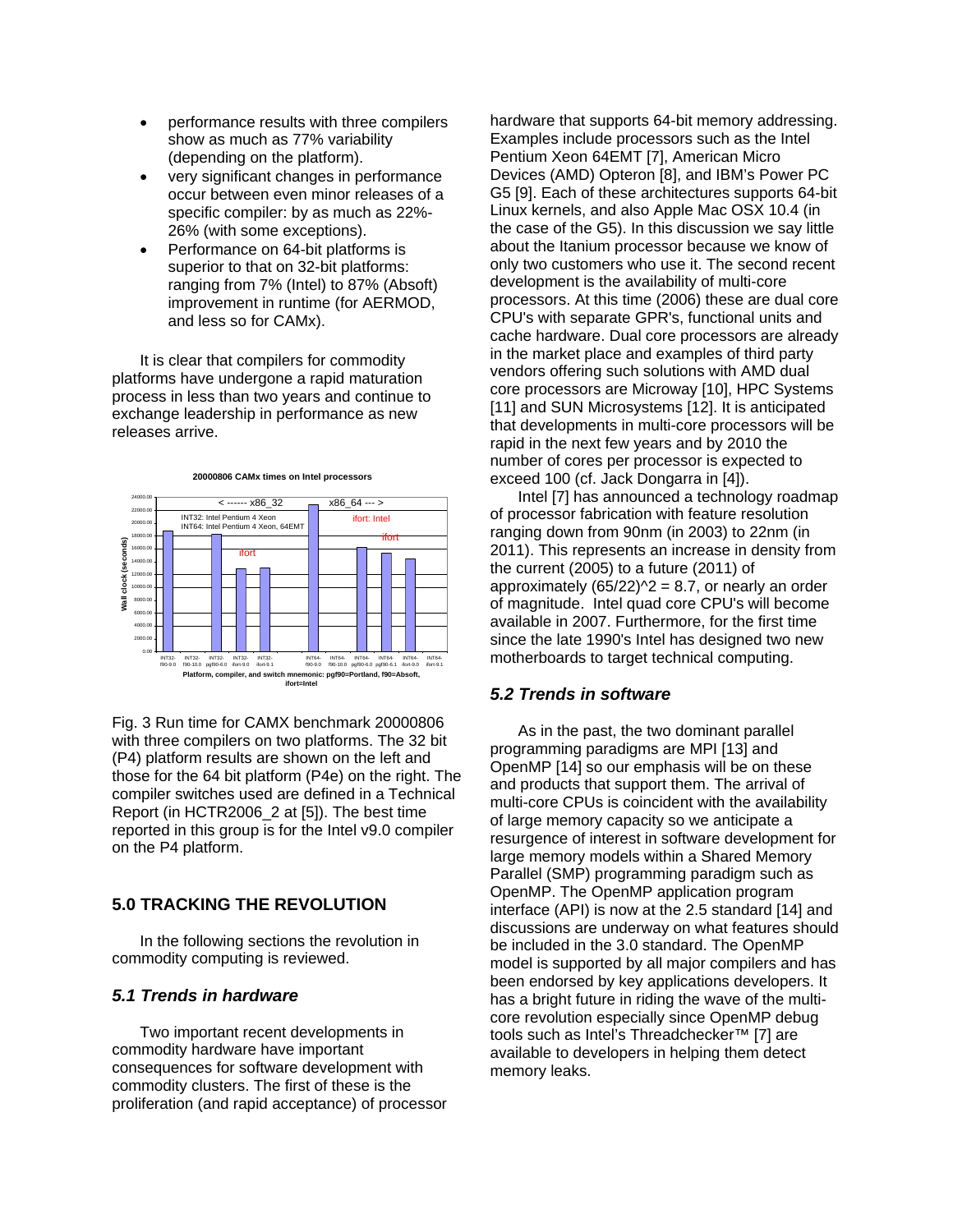#### *5.3 Performance and code structure*

Effective and efficient parallel processing depends on a combination of several key factors:

- **Efficient serial performance**
- Achieving good vector/parallel scalability
- Macroperformance, or gross behavior of the computer-application combination
- Microperformance, or the underlying factors responsible for the observed macroperformance
- Usability, or program development environment.

The above is what we said seven years ago and the story has not changed. What makes the search for effective parallel processing on commodity processor clusters particularly challenging is how (and with what frequency) technology changes.

Before parallel performance (Macroperformance) is evaluated the serial performance (Microperformance) of an application needs to be optimized. By serial performance we mean the on-core execution efficiency of the code. For example, code that does not take advantage on the extended SSE instruction set, or otherwise experiences serial performance bottle-necks, should not be executed in parallel mode before serial performance is optimized. Achievable serial execution efficiency will depend on several factors that change with time: memory architecture, FSB rates, CPU architecture (e.g. number of stages in the pipeline), scope of hardware resources (e.g. number of GPR's, size of the TLB cache, etc), and the instruction set that comes with each new hardware generation. Performance of applications can be precisely measured from hardware counters available on commodity processors at the user level.

Defining good versus poor performance (cf. Delic in [15]) depends on the criteria applied. The basic performance categories that need to be examined are:

- floating point operations
- integer and logical operations
- memory operations
- I/O operations

Specific metrics need to be defined and examined in each category. HiPERiSM uses multiple metrics that show either rates (i.e. number per unit time), or ratios (ratio of operations or instructions of different categories).

For optimal performance code must be structured to present compilers with ample opportunity to engage SSE instructions and overlap with memory (or I/O) operations. This means applying the usual practices for vector code construction:

- Introducing DO loop code blocks that compilers can easily identify as potentially vectorizable
- Removing any I/O from potential vector code blocks
- Removing any vector inhibitors from potential vector code blocks
- Simplifying the calling tree within potential vector code blocks
- Eliminating or simplifying conditional segments within potential vector code blocks

There is nothing new in these basic practices for constructing vector code - they are the same that applied when serial code was ported to Cray vector architectures. They are also the appropriate rules for constructing code with good parallel potential, e.g. applying task parallelism to the DO loop code block.

## *5.4 Problems on commodity solutions*

The fundamental problem with commodity hardware solutions is the performance cost of accessing memory (cf. Delic in [3,4]). Processor performance has improved by leaps-and-bounds in the last decade or so, whereas memory latency has not improved on a corresponding scale [16]. As a consequence, the challenge of optimizing the balance between memory operations and arithmetic operations is crucial because commodity architectures compromise on memory bandwidth and latency to reduce costs.

Applications with a voluminous rate of total memory instructions need to be examined carefully. A high rate of memory instruction issue need not be an indicator of a performance bottleneck. Benchmarks with good vector character that deliver of the order of 1Gflop on a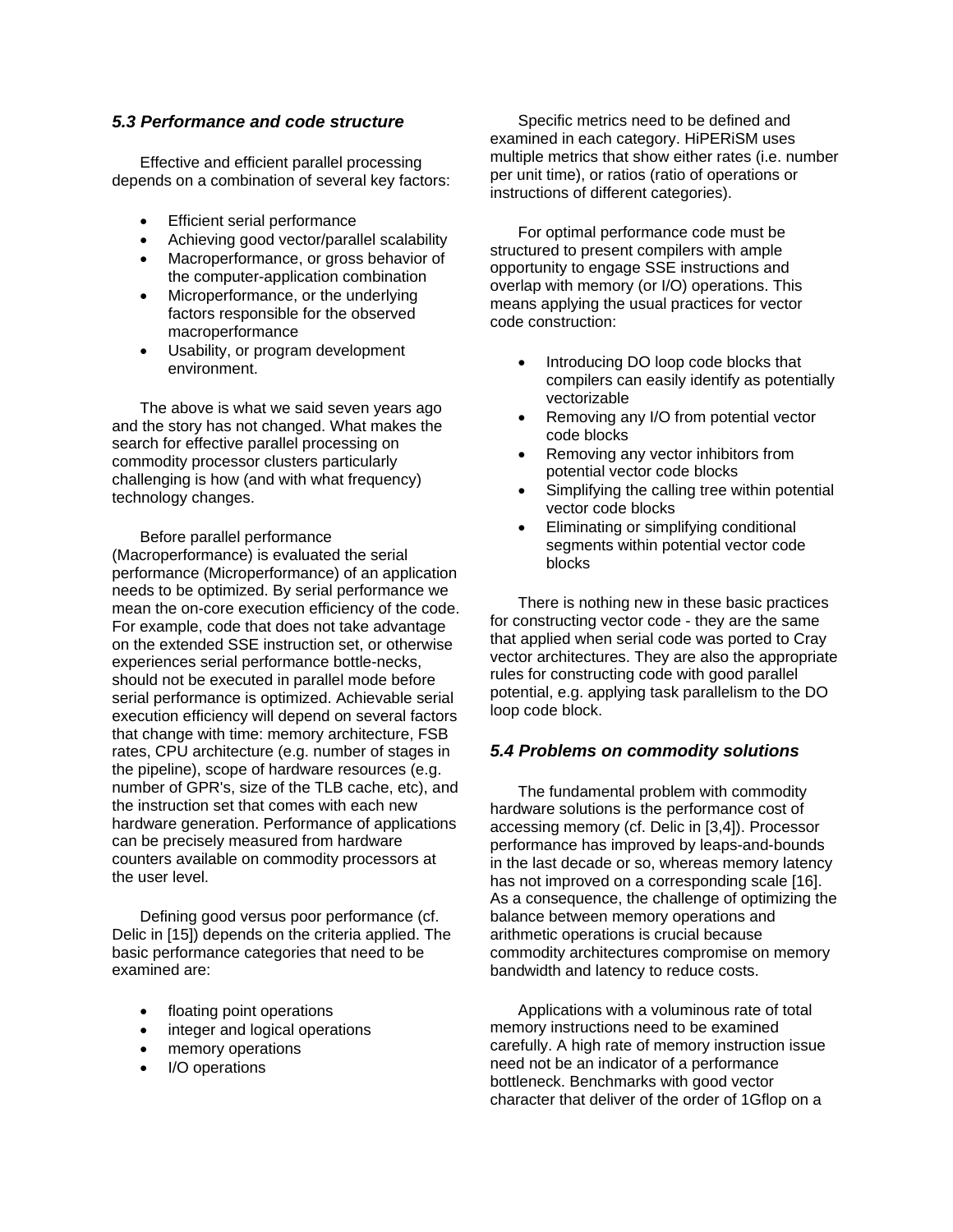Pentium 4 Xeon can also show high memory access rates. But if an application has low vector instruction rates and voluminous memory access rates (as do AERMOD and CAMx), performance is constricted on commodity architectures where memory bandwidth is limited by the FSB and cache design.

## *5.5 Riding the wave of the revolution*

With the advent of multi-core CPUs, for models that already use MPI, exploration of hybrid MPI and SMP levels of parallelism could be beneficial for performance scaling. Hybrid parallel computing models have been explored in the past, but their utility with dual processor commodity environments has been limited. Within the next year we will see the possibility of SMP models with 8 (or more) threads per node applied to real world models. This means that in a hybrid parallel model there will be a need to measure parallel scalability as a function of the number of MPI processes versus the number of OpenMP threads. For AQMs the performance consequences of multicore hardware architectures are not known at this time and will need to be studied in detail. Such studies will be necessary on each new platform because (a) the memory latency and interconnect fabric will be different in each case, and (b) different compilers will give different performance results.

## **6.0 CONCLUSIONS**

This performance analysis of AERMOD and CAMx shows that compilers must be tested with each new release because performance differences are very significant (even between minor releases). Furthermore, it can no longer be assumed that one single compiler will provide superior performance indefinitely. In fact, even within the space of a year, dominance in performance can change between different compilers. However, one note of warning needs to be sounded: even though a new release of a compiler can give dramatically improved performance in one application is may not do so in another. These rapid developments in compiler releases mean also that comparisons between compilers can show a "leap-frog" effect as new releases arrive asynchronously from vendors. Thus, active users of commodity compiler products are well advised to exercise new compiler releases as they arrive with their favorite benchmarks. Furthermore, since new (major)

compiler releases often come with compiler bugs, the best advice to end-users is to apply at least two different compilers to the same benchmark in mission critical projects to validate numerical accuracy.

Developments in hardware and software offer the opportunity of orders of magnitude increases in performance of AQMs. However, they also require refined programming practices from cluster users coupled with precise measurement of performance metrics using hardware performance counters. Model developers should plan for transition of existing models to multi-core parallel architectures and evaluate the software options with respect to suitability to this task based on the criteria of level-of-effort, usability, and scalability. Such a plan should have as focal points:

- *Level-of-effort:* A assessment of the typical cost of parallelizing serial production code.
- *Usability:* The base of legacy serial code requires simpler parallelization strategies that do not require a complete rewrite of the code as the first step.
- **Scability:** For multi-core architectures message passing programming may either be avoided entirely by use of OpenMP, or in combination with it, in a hybrid mode.

Prototyping with easy-to-use parallelizing compilers and OpenMP, provides input to a decision making process on the serial-to-parallel conversion strategy. HiPERiSM's experience with OpenMP shows that the level of effort is some five to ten times less than that in using MPI. Furthermore the use of tools available for OpenMP programmers may further reduce the level of effort. For large applications hybrid parallel models that use OpenMP and MPI in combination will determine the potential for scalability with clustered SMP nodes as the number of cores per CPU scales upward.

# **Citations**

26-28, 2005,

[1] AERMOD is available at U.S. EPA, Technology Transfer Network, Support Center for Regulatory Air Models [http://www.epa.gov/scram001/.](http://www.epa.gov/scram001/) [2] CAMx was developed by ENVIRON Corp. and is available at [http://www.camx.com](http://www.camx.com/). [3] 6th International Conference on Linux Clusters: The HPC Revolution 2005, Chapel Hill, NC, April